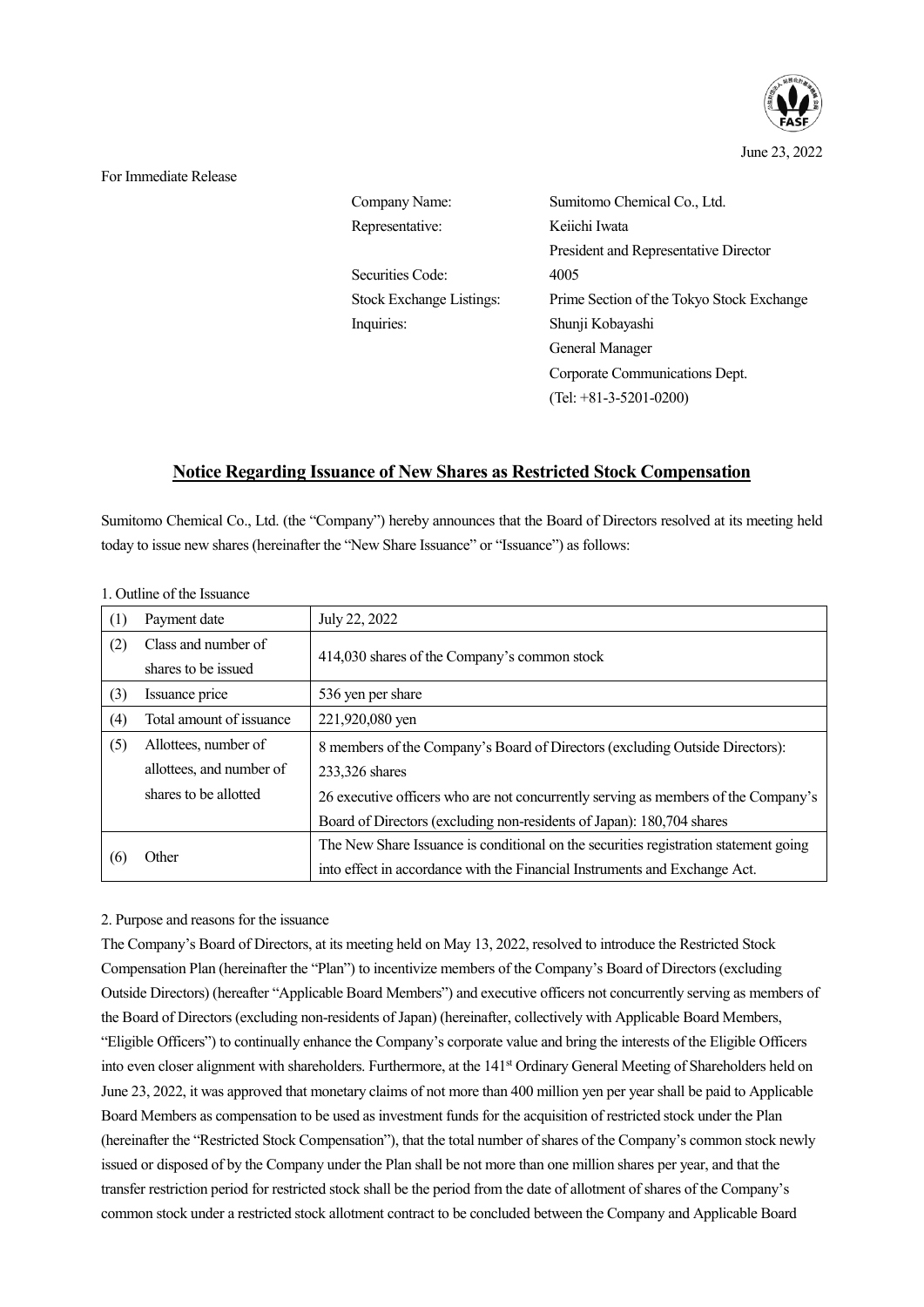Members until a point immediately after the resignation from the position of a member of the Company's Board of Directors or the position of an executive officer in the Company not concurrently serving as a member of the Company's Board of Directors.

The outline of the Plan is as follows.

## Outline of the Plan

Eligible Officers shall pay in, as in-kind contribution of property, all monetary claims paid by the Company under the Plan and receive shares of the Company's common stock to be issued or disposed of. The amount of the monetary claims to be paid in per share of such shares shall be decided by the Board of Directors based on the closing price of the Company's common stock on the Tokyo Stock Exchange on the last working day before the date of each resolution of the Board of Directors on such amount (or the closing price on the most recent previous trading day if there was no trading for the Company's common stock on that day), within such boundaries that the amount is not particularly advantageous to Eligible Officers receiving such shares.

In addition, when shares of the Company's common stock are issued or disposed of under the Plan, a restricted stock allotment contract shall be concluded between the Company and Eligible Officers, the contents of which shall include the following: (i) Eligible Officers may not transfer to a third party, create a security interest in, or otherwise dispose of in any way, shares of the Company's common stock allotted by the Company under the restricted stock allotment contract for a certain period of time; and (ii) upon the occurrence of certain events, the Company will acquire the shares of the Company's common stock without consideration.

Considering various factors, including the purpose of the Plan, the Company's business conditions and the scope of individual Eligible Officers' duties, the Company has decided to pay monetary claims of 221,920,080 yen in total (hereinafter "Monetary Claims") and grant 414,030 shares of the Company's common stock in exchange for contribution in kind of the Monetary Claims for the purpose of further enhancing individual Eligible Officers' motivation.

For the New Share Issuance, 34 Eligible Officers to whom such shares are to be allotted shall pay in, as in-kind contribution of property, all the Monetary Claims to the Company and receive such shares of the Company's common stock through an allotment (hereinafter the "Allotted Shares") under the Plan. The summary of the restricted stock allotment contract to be concluded between the Company and Eligible Officers (hereinafter the "Allotment Contract") for the New Share Issuance is provided in 3 below.

#### 3. Summary of the Allotment Contract

(1) Transfer restriction period

In the period from July 22, 2022 (hereinafter the "Payment Date") until a point immediately after the resignation from the position of a member of the Company's Board of Directors or the position of an executive officer in the Company not concurrently serving as a member of the Company's Board of Directors (hereafter the "Transfer Restriction Period"), each Eligible Officer may not transfer, create a security interest in, or otherwise dispose of (hereafter the "Transfer Restrictions") the Allotted Shares received under the Allotment Contract.

# (2) Treatment in the case of resignation

In the case of an Eligible Officer resigning from the position of a member of the Company's Board of Directors or the position of an executive officer in the Company not concurrently serving as a member of the Company's Board of Directors before the expiration of the period from the start date of the Eligible Officer's executing duties until a point immediately before the conclusion of the first Ordinary General Meeting of Shareholders held after the start date (that period, however, shall be replaced with the period from the Payment Date until the last day of the 142nd fiscal year if the Eligible Officer is an executive officer not concurrently serving as a member of the Board of Directors; the same shall apply hereinafter) (hereafter the "Service Period"), the Company will automatically acquire, without consideration, the Allotted Shares that have been allotted to such Eligible Officer for the relevant Service Period, unless there is any appropriate reason for the resignation, including, but not limited to, the expiration of the term of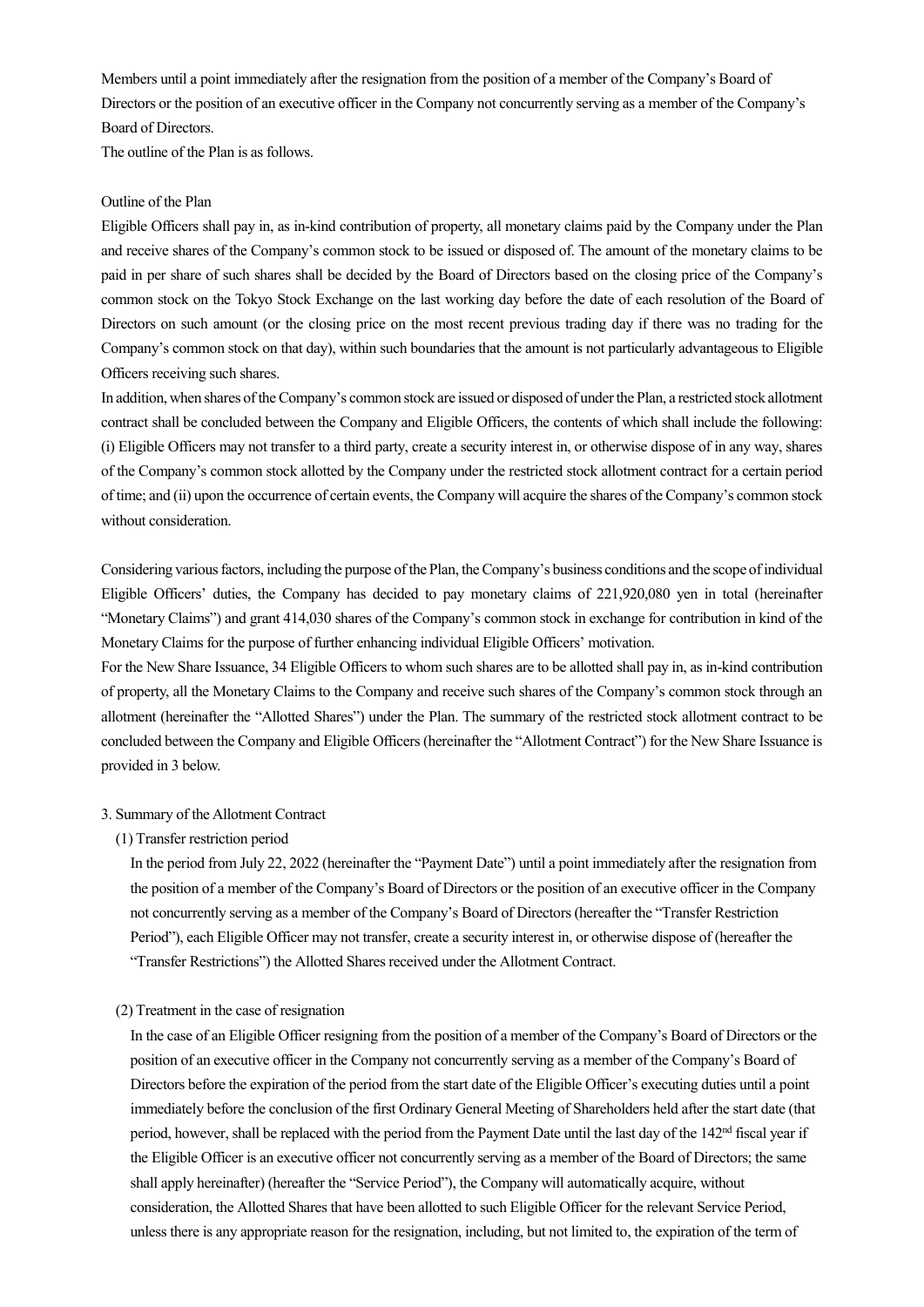office or the death of the Eligible Officer.

#### (3) Removal of Transfer Restrictions and acquisition without consideration

On the condition that an Eligible officer, during the Service Period, continued to be either in the position of a member of the Company's Board of Directors or in the position of an executive officer in the Company not concurrently serving as a member of the Company's Board of Directors, the Company shall remove the Transfer Restrictions from all the Allotted Shares as of the time when the Transfer Restriction Period expires.

In a case, however, in which the relevant Eligible Officer resigns from the position of a member of the Company's Board of Directors or the position of an executive officer in the Company not concurrently serving as a member of the Company's Board of Directors before the expiration of the Service Period for an appropriate reason, including, but not limited to, the expiration of the term of office or the death of the Eligible Officer, the Transfer Restrictions will be removed, at a point immediately after the resignation, for the number of Allotted Shares calculated by multiplying the number of Allotted Shares held at the time of resignation by the number obtained by dividing the number of months from the month including the Payment Date through the month including the date of resignation by the number of months pertaining to the Service Period (this shall be 12, or 9 in the case of an Eligible Officer not concurrently serving as a member of the Board of Directors) (if the quotient so obtained is greater than 1, it shall be 1) (provided that any resulting fraction of less than 1 share shall be rounded down).

In addition, at the expiration of the Transfer Restriction Period, the Company will automatically acquire, without consideration, those Allotted Shares for which the Transfer Restrictions have not been removed. Moreover, in cases that fulfill certain conditions set forth in the Allotment Contract, such as where an Eligible Officer has committed a material breach of laws or regulations, the Company's internal regulations, or the Allotment Contract, and such breach has been recognized by the Company's Board of Directors, the Company may acquire, without consideration, all the Allotted Shares, including those for which the Transfer Restrictions have already been removed.

#### (4) Treatment in cases such as organizational restructuring

If, during the Transfer Restriction Period, a merger contract under which the Company will be a merged company, a stock-for-stock exchange agreement under which the Company will become a wholly-owned subsidiary, a share transfer plan, or any other organizational restructuring is approved by the Company's shareholders at a General Meeting of Shareholders (or by the Company's Board of Directors in a case in which the relevant organizational restructuring does not require approval by the Company's shareholders at a General Meeting of Shareholders), then by resolution of the Company's Board of Directors, the Transfer Restrictions shall be removed, immediately before the working day before the effective date of the relevant organizational restructuring, for the number of Allotted Shares calculated by multiplying the number of Allotted Shares held at the time of approval by the number obtained by dividing the number of months from the month including the Payment Date through the month including the date of approval by the number of months pertaining to the Service Period (this shall be 12, or 9 in the case of an Eligible Officer not concurrently serving as a member of the Board of Directors) (if the quotient so obtained is greater than 1, it shall be 1) (provided that any resulting fraction of less than one share shall be rounded down). In addition, immediately after the Transfer Restrictions are removed, the Company will automatically acquire, without consideration, all the Allotted Shares for which the Transfer Restrictions have not been removed.

### (5) Administration of shares

During the Transfer Restriction Period, the Allotted Shares will be administered in dedicated accounts with Nomura Securities Co., Ltd. opened by Eligible Officers so that Eligible Officers will not be able to transfer, create a security interest in, or otherwise dispose of the Allotted Shares during the Transfer Restriction Period. The Company has concluded a contract with Nomura Securities Co., Ltd. concerning the administration of accounts for the Allotted Shares held by Eligible Officers in order to ensure the effectiveness of the Transfer Restrictions and other terms and conditions concerning the Allotted Shares. Eligible Officers shall agree on the terms and conditions for the administration of such accounts.